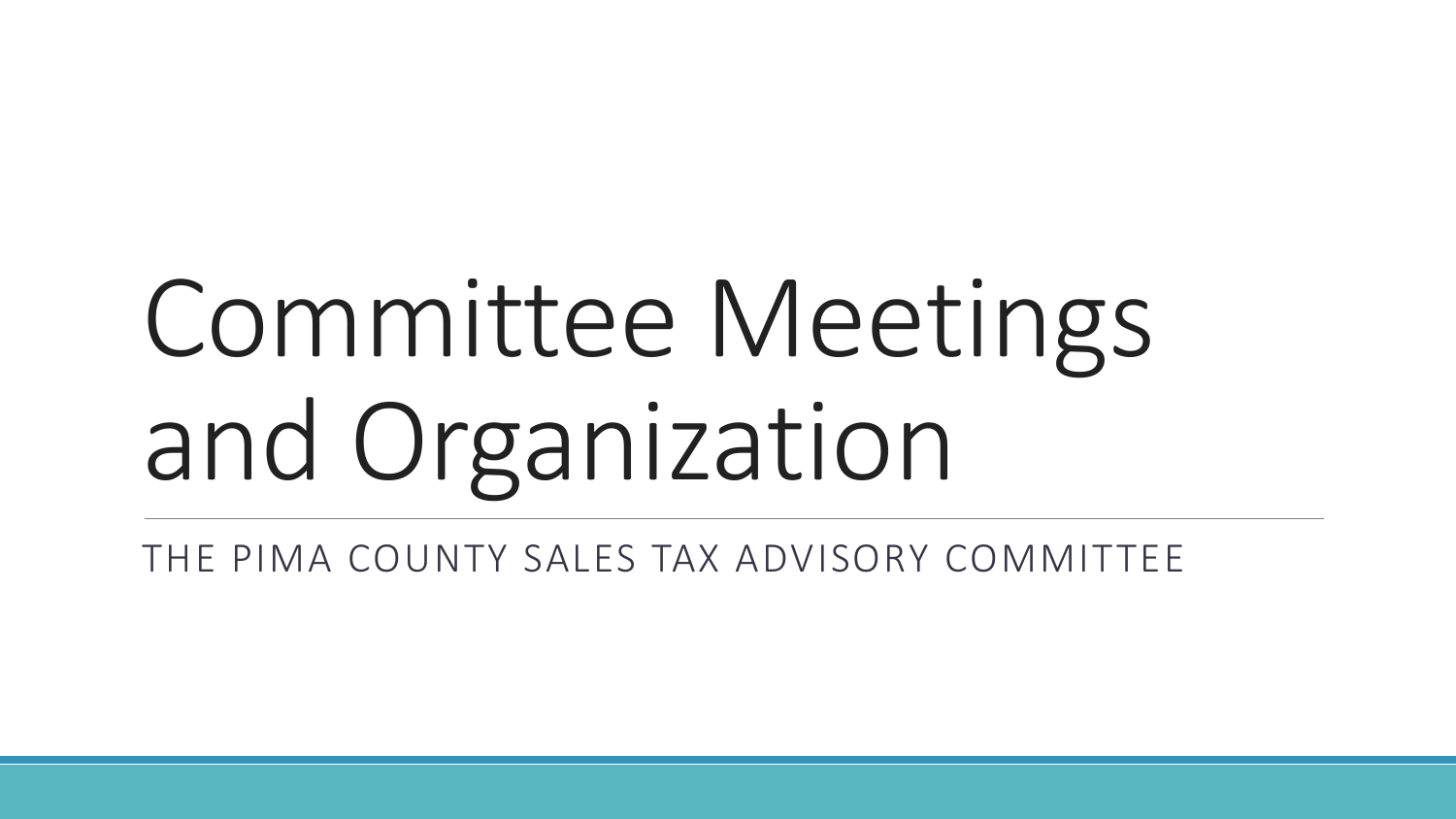## Phase 1: Education, information and listening

- A. Materials provided by Pima County (very informative)
- B. Public input on the 3 tasks assigned to the Committee:
	- Should the Board of Supervisors adopt a half-cent sales tax for road repair throughout the County and within cities and towns?
	- Should any portion of the sales tax revenues be used to reduce the County's property tax, and if so, what percentage?
	- Should the sales tax be permanent or temporary?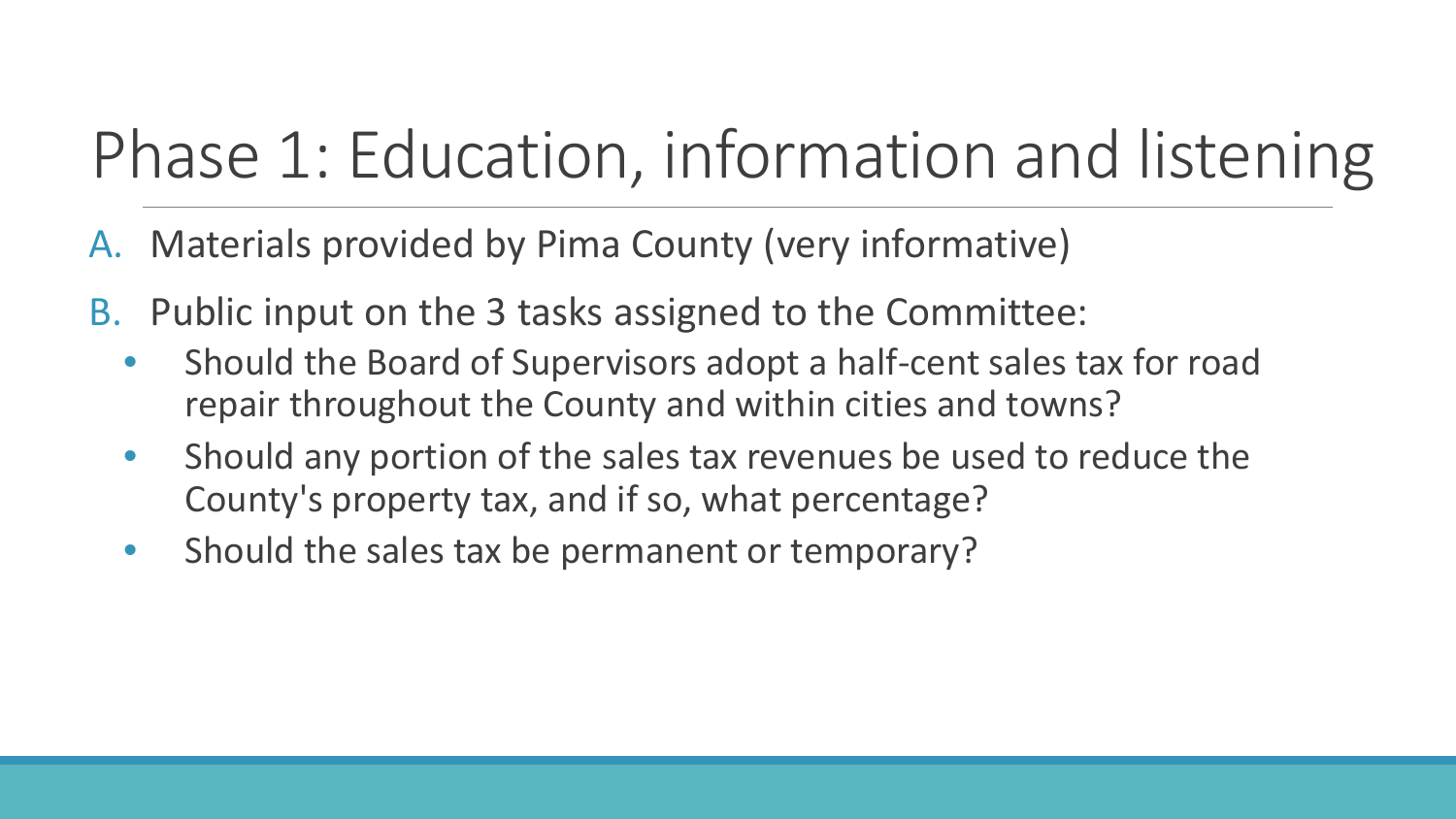### Phase 1 meetings:

- 1. Committee to hold listening sessions (public meetings) in November, December & January at dates/locations TBD
- 2. Agenda for listening sessions:
	- Public comment
	- Perspectives from interested organizations (Medler)

-Which organizations should we specifically request in addition to those already represented on this Committee? -Time limit for speakers?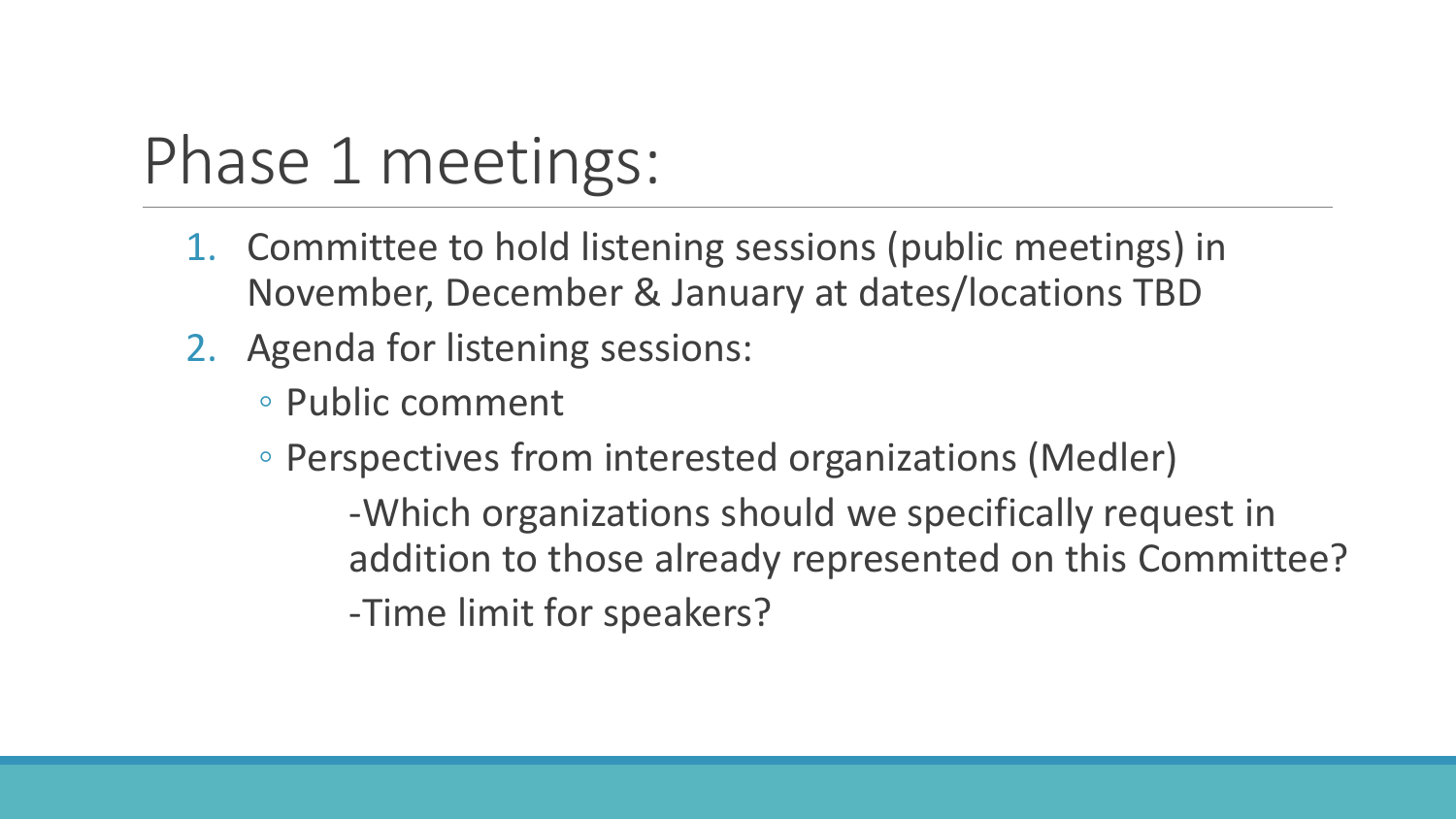### Phase 2: Committee Deliberation

- February and March public meetings
- Make final recommendations to the Board in March
- Meetings to include continued public input via Call to the Audience